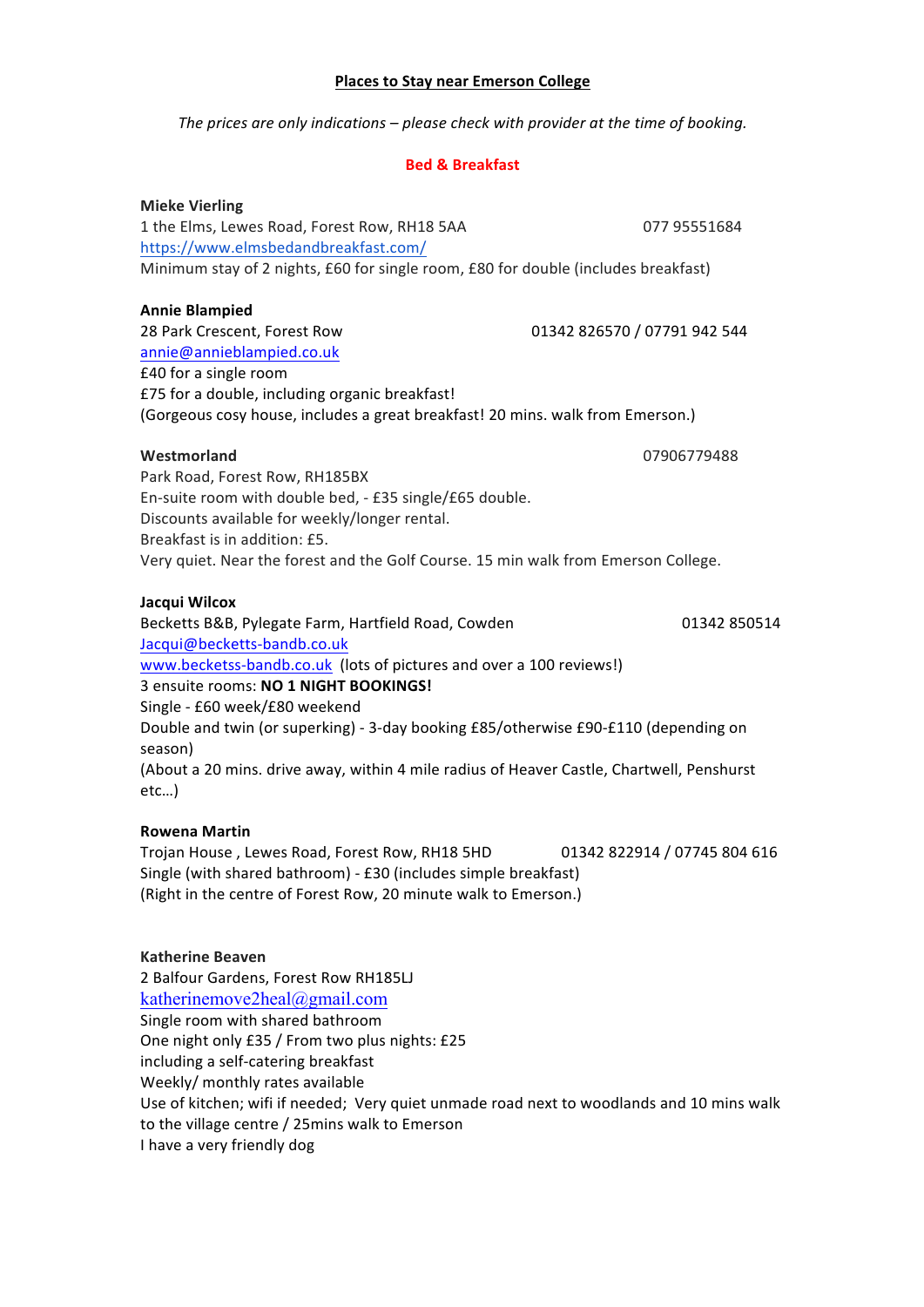26 Freshfield Bank, Forest Row RH18 5HG lilaschwair@gmail.com Single room, with shared bathroom £35, including self-catering breakfast 20% discount per week / 45% discount per month Free use of kitchen; wifi; parking space Can put a second bed either in the guest or living room (extra charge) 8-minute-walk to the centre of Forest Row, 25-minute-walk to Emerson College, 5-minute-walk to Michael Hall (We have a friendly cat)

## **Sara Prendergast 1988 CONSERVING CONSERVATION 120 AND 1342 825947**

## https://www.airbnb.co.uk/rooms/25769067

Name: The Log Shed (accommodation for two) Location: Ashdown Forest - between Wych Cross and The Hatch pub (near Ashdown Pk Hotel) Quiet, secluded, lovely views. Cost: £84 a night Max stay 4 nights (could be 5)

## **Giusy'Clover**

Ferndale, Highgate Card Hill RH18 5BA. 0044 07510553545 Giusy.clover@gmail.com

Double room in family house, located on the ground floor of the house. It has a comfortable futon bed, a bamboo shelf, a swivel chair, and a salt lamp. It has 2 windows and wooden floors. We provide clean bedding, towels and a selection of herbal teas. We don't include breakfast however the guests are welcome to use the kitchen to make simple meals. We value our own and our guests privacy. The bathroom is next to the kitchen and it's shared. The price is £30 for single and £45 for a couple. Children are welcome :). Meat consumption is not allowed in the house.

| 01342823852  |
|--------------|
| 07496 240567 |
|              |
|              |
|              |
|              |
|              |
|              |

## **Sue'Sandford**

Adds Farm, Crowborough **1988** 231361 Email: info@holidayswithyourhorse.co.uk www.holidayswithyourhorse.co.uk

## **Julia'Soyke**

Manor Court Farm, Ashurst, Tunbridge Wells  $101892$  740279 Email: jsoyke@jsoyke.freeserve.co.uk www.manorcourtfarm.co.uk

#### **Lila'Schwair ''''**01342!459469!/!07434!603!609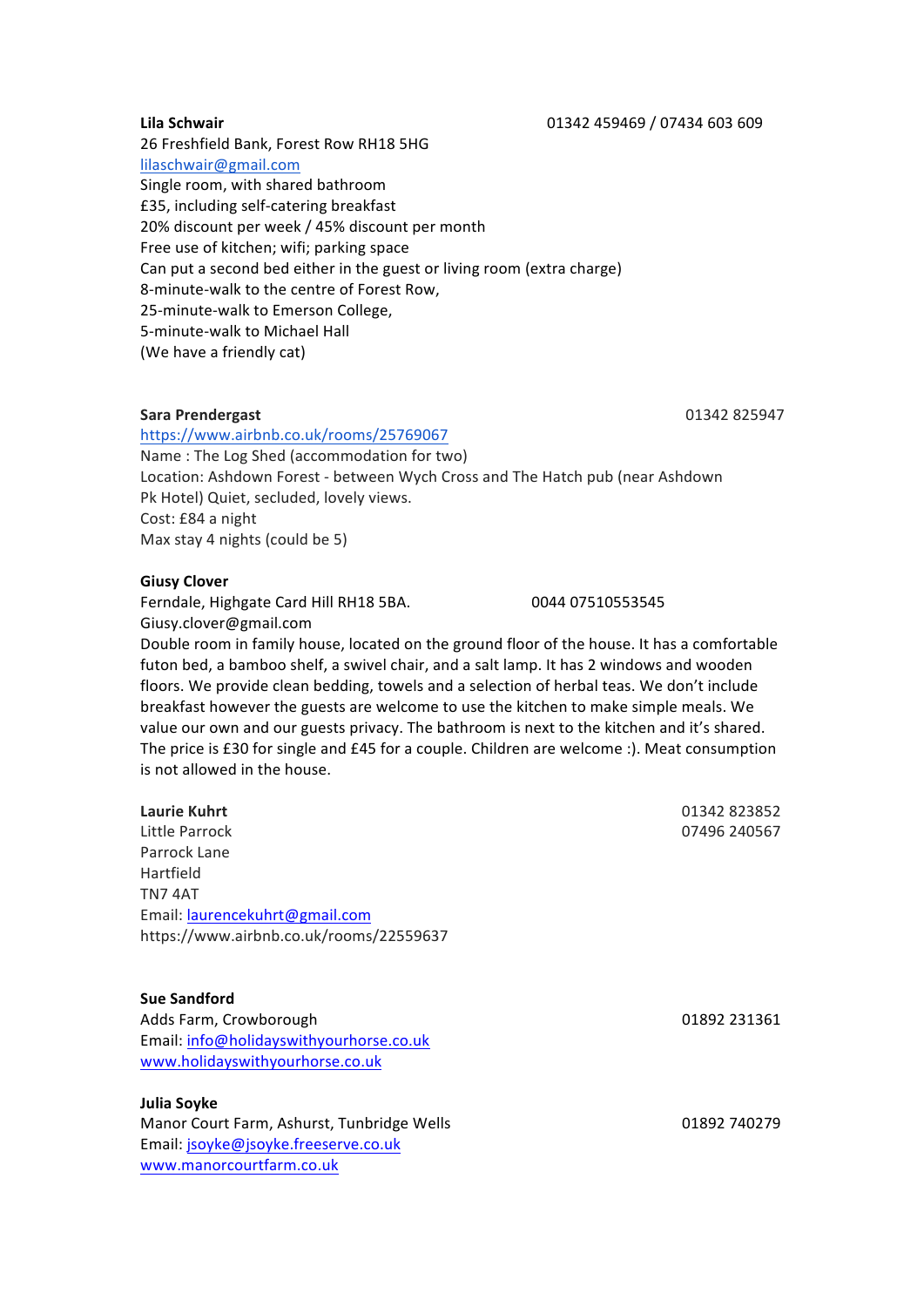#### **Anna'Brodski** !!!!!!!!!07365292348!

dr.brodski@doctors.org.uk

Location: half an hour walk from Emerson. Colchester Vale, Forest Row, RH18 5HH Bike available for rent One double room suitable for one person Shared Kitchen Bathroom, another separate WC, parking on the street Self-service breakfast. WiFi Quiet Household, No smoking/pets. Price to be discussed.

## **Sally and Chris Sugg**

sally@millwoodfarm.co.uk Millwood Farm Perryhill Lane, off Edenbridge Road Hartfield TN7!4JP offering short term, self catering rental during term time

#### **Self Catering**

**Nora** +447878168869 Old Exchange Hartfield!Road **RH18 5BZ** Forest Row Room with double bed, shared kitchen and bathroom £30/night

**Vima Pitts 1988 Vima Pitts 1988 CONSUMER 1998 CONSUMER 1998 CONSUMER 1998 CONSUMER 1998 CONSUMER 1999** 

vimapitts@gmail.com 34 Hartfield Road, Forest Row RH18 5DY 2 rooms for rent in the centre of Forest Row. - Large single room with bed, desk, chest of drawers, book shelf and built-in wardrobe. It is at the back of the house and is quiet, looking over the water meadow. £45 / night, no breakfast - Small double room with bed, chest of drawers, bookshelf and built-in wardrobe. Overlooking Hartfield Road £40/ night, no breakfast Monthly: £500 pcm for the larger, single-bed room (including bills) and £425 pcm for the double-bed room at the front.

## **Jenny'Smith**

| Moss Cottage, Coleman's Hatch, Hartfield |  |
|------------------------------------------|--|
| Email: mosscottagesmith@btinternet.com   |  |
| www.mosscottagebandb.co.uk               |  |

**Chelwood'Equesterian'Centre,'Chelwood'Gate''''''''''''''''''''''''''''''''''''''''''''''''''''''** 01825!740854

www.chelwoodequestrian.co.uk

01342 823913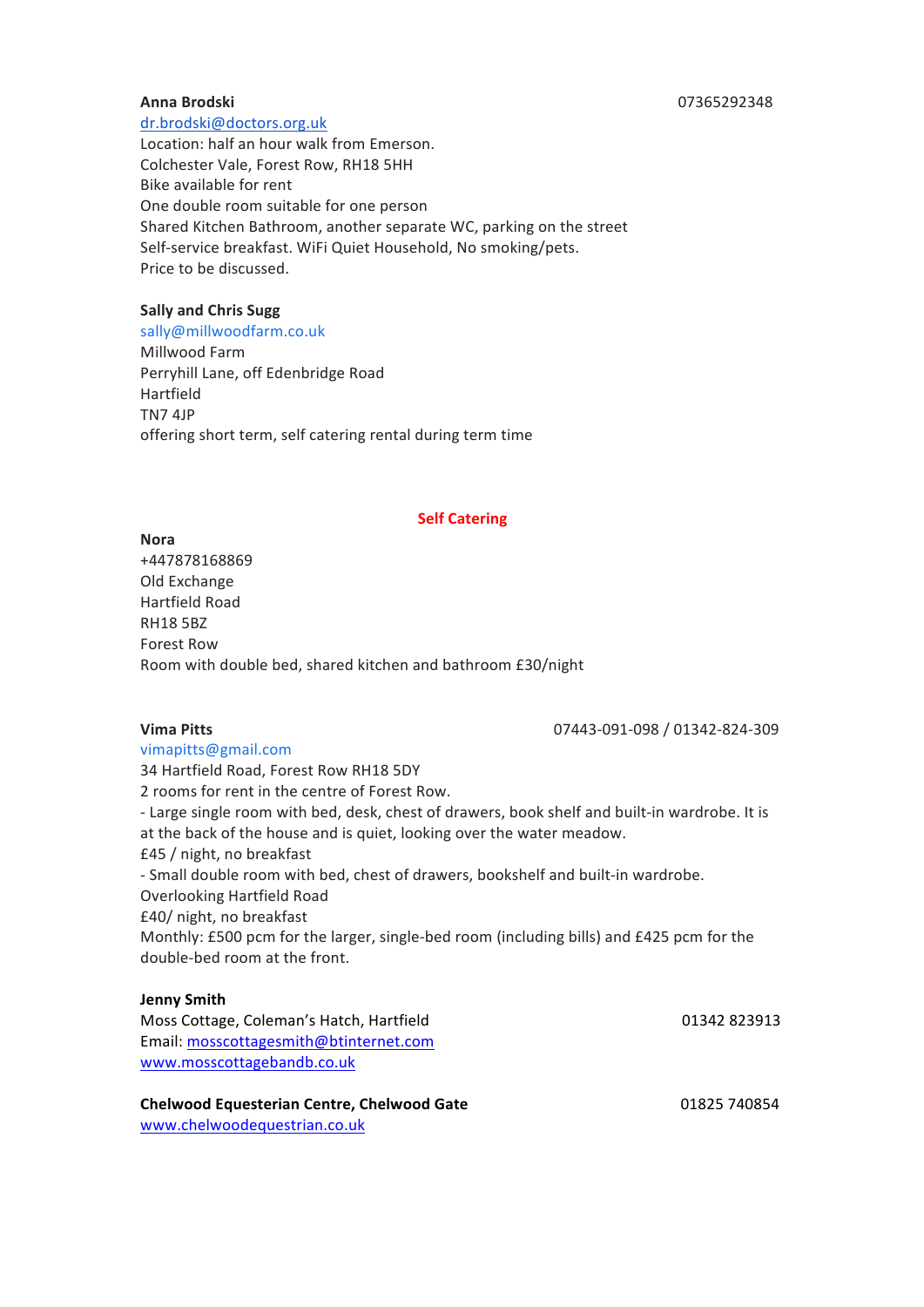| <b>Nutley Edge, Nutley, Uckfield</b>                                              |              |
|-----------------------------------------------------------------------------------|--------------|
| www.nutleyedge.org.uk                                                             | 01825 712377 |
| Sackville House, East Grinstead                                                   |              |
| Landmark Trust property                                                           |              |
| http://www.landmarktrust.org.uk/search-and-book/properties/sackville-house-11523/ |              |
|                                                                                   |              |
| The Morris Apartment, Standen, East Grinstead                                     |              |
| National Trust property                                                           |              |
| http://www.nationaltrustcottages.co.uk/cottage/the-morris-apartment-001011/       |              |
| <b>Linden Reed</b>                                                                |              |
| <b>Cottage Ashdown Forest</b>                                                     | 01454 765603 |
| <b>Hotels</b>                                                                     |              |
|                                                                                   |              |
| <b>Brambletye Hotel</b>                                                           |              |
| <b>Forest Row</b>                                                                 |              |
| www.brambletyehotel.co.uk                                                         | 01342 824144 |
| <b>Chequers Inn Hotel</b>                                                         |              |
| <b>Forest Row</b>                                                                 |              |
| www.chequers1452.co.uk                                                            | 01342 823333 |
| <b>Ashdown Park Hotel</b>                                                         |              |
| Wych Cross, Forest Row                                                            |              |
| www.ashdownpark.co.uk                                                             | 01342 824988 |
|                                                                                   |              |
| <b>Roebuck Hotel</b>                                                              |              |
| Wych Cross, Forest Row                                                            | 01342 823811 |
| https://www.oldenglishinns.co.uk/our-locations/the-roebuck-forest-row             |              |
| <b>Alexander House Hotel and Spa</b>                                              |              |
| Turners Hill, East Grinstead                                                      | 01342 714914 |
| www.alexanderhouse.co.uk                                                          |              |
|                                                                                   |              |
| <b>Campsites</b>                                                                  |              |
| <b>Broadstone Warren</b>                                                          |              |
| https://www.broadstonewarren.org.uk/facilities/                                   |              |
|                                                                                   |              |
| Forest Garden, Shovelstrode, Ashurst Wood                                         |              |
| Email: info@forestgarden.info                                                     | 07956 815458 |
| www.forestgarden.info                                                             |              |
| St. Ives Farm, Butcherfield Lane, Hartfield                                       |              |
| Email: stivesfarm@btconnect.com                                                   |              |
| www.stivesfarm.co.uk                                                              |              |
|                                                                                   |              |
| Heaven Farm, Danehill<br>www.heavenfarm.co.uk                                     | 01825 790226 |
|                                                                                   |              |